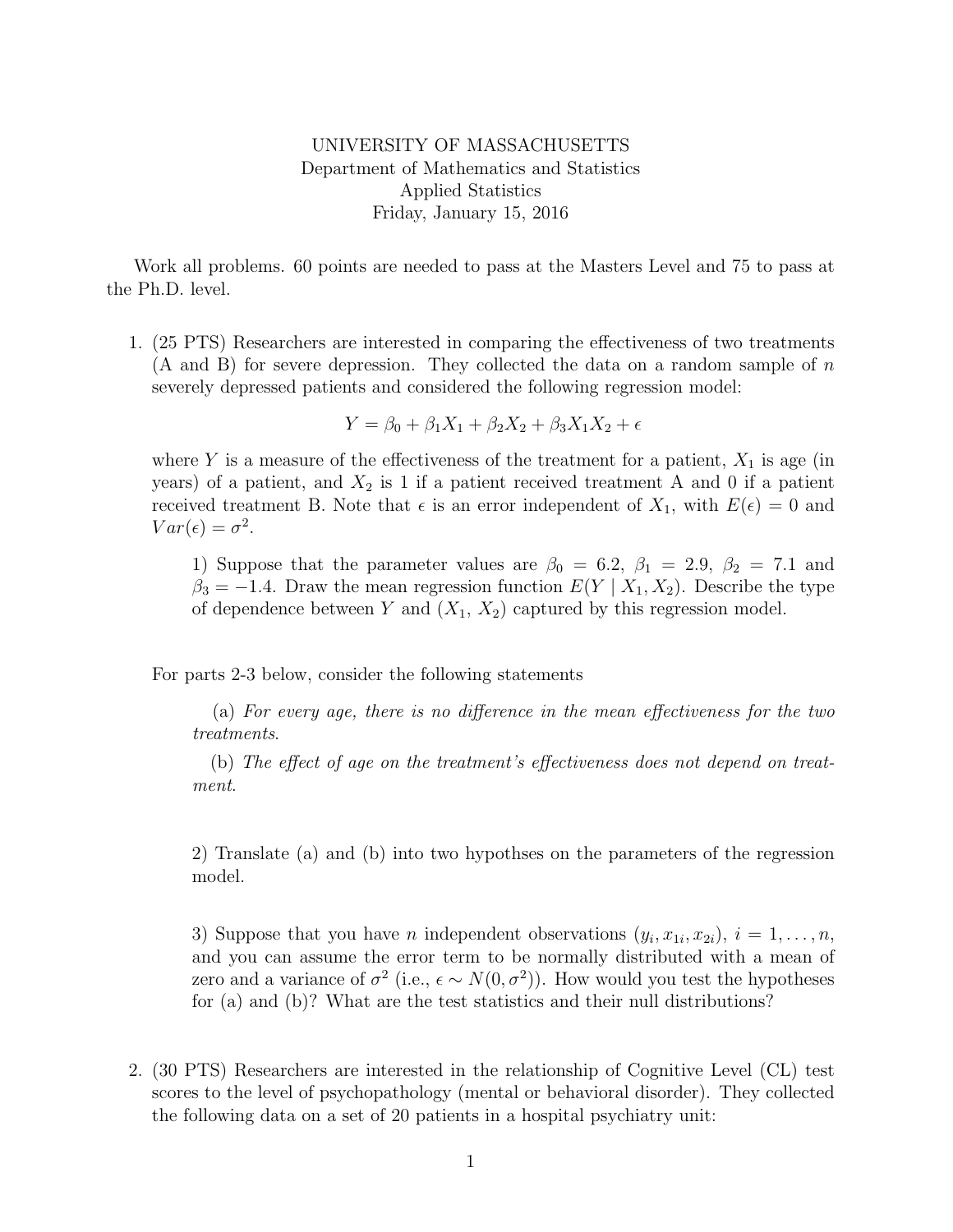$Y$ : CL test score

 $X_1$ : vocabulary score

 $X_2$ : abstraction score

 $X_3$ : score on the symbol-digit modalities test

Figure 1 shows a scatter plot matrix of  $Y$ ,  $X_1$ ,  $X_2$  and  $X_3$ .



[Figure 1] Scatter plot matrix of  $Y$ ,  $X_1$ ,  $X_2$  and  $X_3$ 

First, they fitted a simple regression model, denoted by  $M1$ , to the data:

$$
M1 : Y = \beta_{0,M_1} + \beta_{1,M_1} X_1 + \epsilon
$$

where the error term  $\epsilon$  is normally distributed with a mean of zero and a variance of  $\sigma^2$  (i.e.,  $\epsilon \sim N(0, \sigma^2)$ ). From the residual analysis, they found that the assumptions of the model M1 are met.

They next fitted another simple regression model, denoted by M2 :

$$
M2 \; : Y = \beta_{0,M_2} + \beta_{2,M_2} X_2 + \epsilon
$$

The residual analysis indicated that the assumptions of the model M2 are met.

Now they fitted a multiple regression model, denoted by M3 :

$$
M3:Y = \beta_{0,M_3} + \beta_{1,M_3}X_1 + \beta_{2,M_3}X_2 + \beta_{3,M_3}X_3 + \epsilon
$$

1) State all the assumptions for the model M3 and, using Figure 1 - 3 and SAS outputs for the models M1, M2 and M3 provided below, comment on whether the assumptions are reasonable.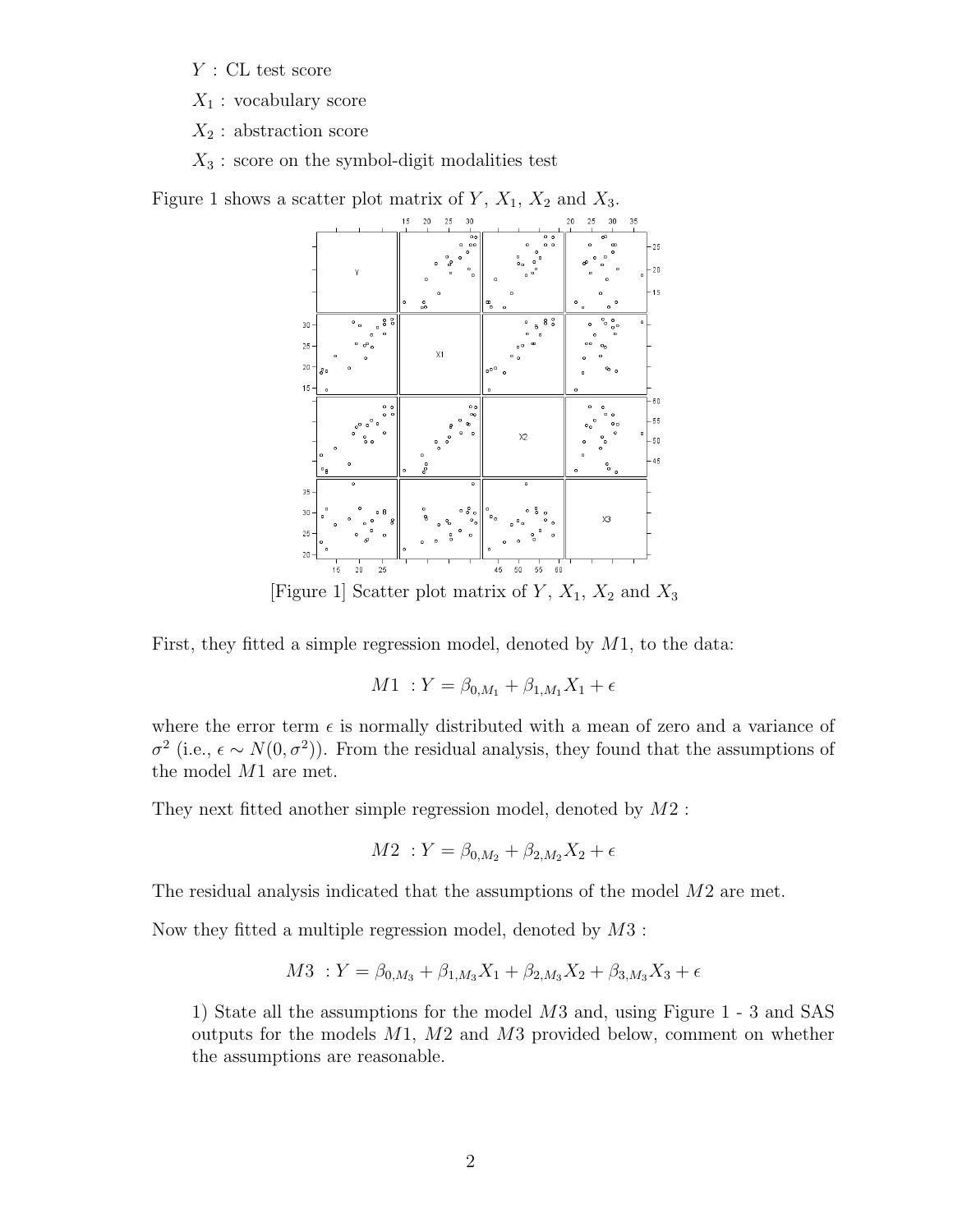2) Is there evidence that the model M3 (i.e., the addition of the independent variables to the models M1 and M2) helps researchers better understand the relationship of CL test scores  $(Y)$  to the level of psychopathology  $(X_1, X_2, X_3)$ ? In particular, does it make much sense to interpret each of the slope coefficients as "the change in the mean response for each additional unit increase in the predictor, when all the other predictors are held constant"? Why or Why not?



[Figure 2] Added variable plots (Partial regression plots) for  $X_1$ ,  $X_2$  and  $X_3$ 





Relevant portions of the SAS PROC REG outputs for the models [M1], [M2] and [M3] are given below: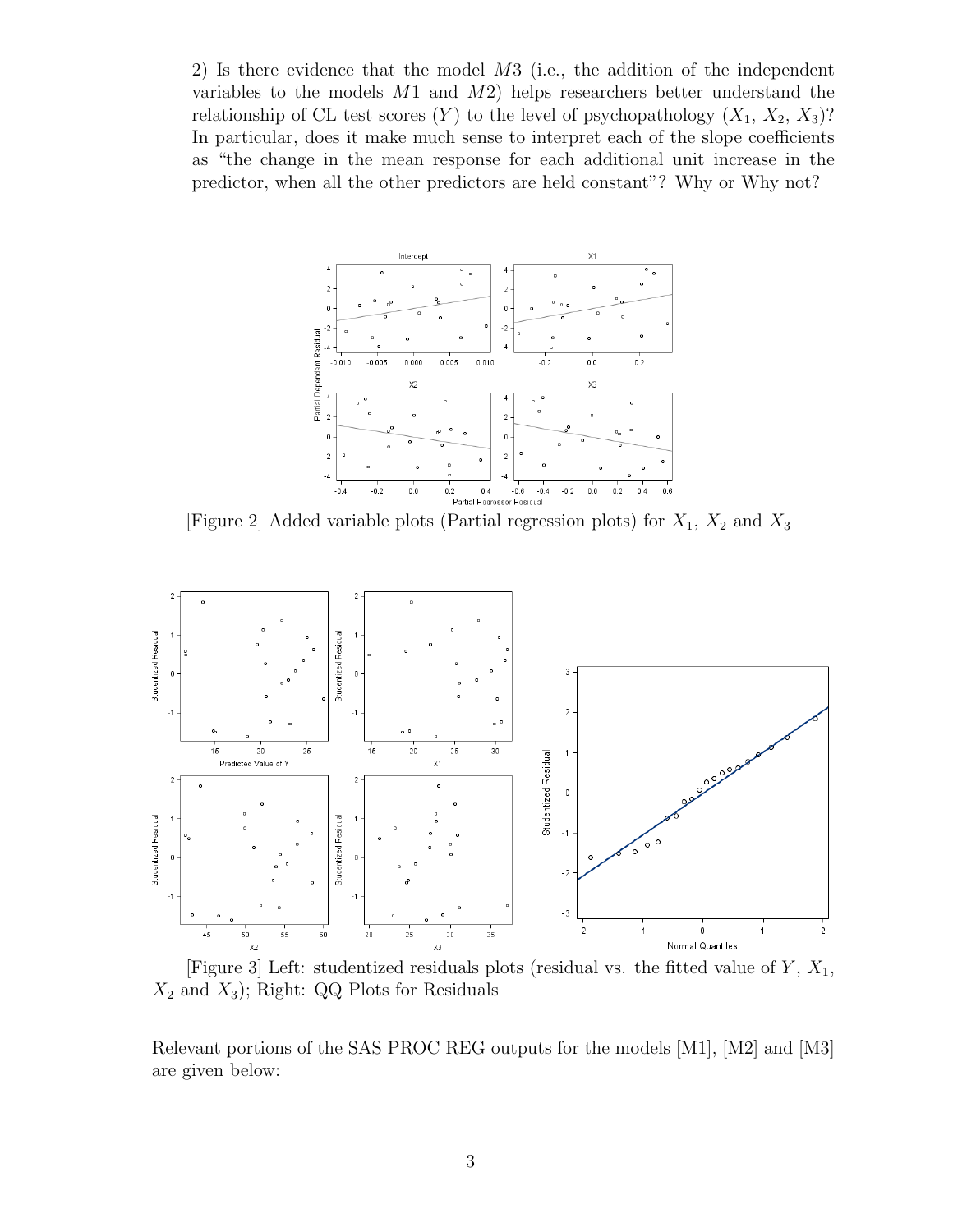## Analysis of Variance

|                 |                     |              |              | Sum of               |           | Mean                    |                   |          |  |
|-----------------|---------------------|--------------|--------------|----------------------|-----------|-------------------------|-------------------|----------|--|
| Source          |                     |              | DF           | Squares              |           | Square                  | F Value           | $Pr$ > F |  |
| Model           |                     |              | $\mathbf{1}$ | 352.26980            |           | 352.26980               | 44.30             | < .0001  |  |
| Error           |                     |              | 18           | 143.11970            |           | 7.95109                 |                   |          |  |
|                 | Corrected Total     |              | 19           | 495.38950            |           |                         |                   |          |  |
|                 |                     |              |              |                      |           |                         |                   |          |  |
|                 | Parameter Estimates |              |              |                      |           |                         |                   |          |  |
|                 |                     |              | Parameter    |                      | Standard  |                         |                   |          |  |
|                 | Variable            | DF           |              | Estimate             | Error     | t Value                 | Pr >  t           |          |  |
|                 | Intercept           | 1            |              | $-1.49610$           | 3.31923   | $-0.45$                 | 0.6576            |          |  |
|                 | X1                  | $\mathbf{1}$ |              | 0.85719              | 0.12878   | 6.66                    | < .0001           |          |  |
|                 |                     |              |              |                      |           |                         |                   |          |  |
| [Model M2]      |                     |              |              |                      |           |                         |                   |          |  |
|                 |                     |              |              | Analysis of Variance |           |                         |                   |          |  |
|                 |                     |              |              | Sum of               |           | Mean                    |                   |          |  |
| Source          |                     |              | DF           | Squares              |           | Square                  | F Value           | $Pr$ > F |  |
|                 |                     |              |              |                      |           |                         |                   |          |  |
| Model           |                     |              | $\mathbf{1}$ | 381.96582            |           | 381.96582               | 60.62             | < .0001  |  |
| Error           |                     |              | 18           | 113.42368            |           | 6.30132                 |                   |          |  |
|                 | Corrected Total     |              | 19           | 495.38950            |           |                         |                   |          |  |
|                 | Parameter Estimates |              |              |                      |           |                         |                   |          |  |
|                 |                     |              |              |                      |           |                         |                   |          |  |
|                 |                     |              |              | Parameter            | Standard  |                         |                   |          |  |
|                 | Variable            | DF           |              | Estimate             | Error     | t Value                 | Pr >  t           |          |  |
|                 | Intercept           | 1            |              | $-23.63449$          | 5.65741   | $-4.18$                 | 0.0006            |          |  |
|                 | X2                  | $\mathbf{1}$ |              | 0.85655              | 0.11002   | 7.79                    | < .0001           |          |  |
|                 |                     |              |              |                      |           |                         |                   |          |  |
| [Model M3]      |                     |              |              |                      |           |                         |                   |          |  |
|                 |                     |              |              | Analysis of Variance |           |                         |                   |          |  |
|                 |                     |              |              |                      |           |                         |                   |          |  |
|                 |                     |              |              | Sum of               |           | Mean                    |                   |          |  |
| Source          |                     |              | DF           | Squares              |           | Square F Value $Pr > F$ |                   |          |  |
|                 | Model               |              | 3            | 396.98461            | 132.32820 |                         | $21.52 \div 0001$ |          |  |
| Error           |                     |              | 16           | 98.40489             | 6.15031   |                         |                   |          |  |
| Corrected Total |                     |              | 19           | 495.38950            |           |                         |                   |          |  |
|                 |                     |              |              |                      |           |                         |                   |          |  |
|                 | Parameter Estimates |              |              |                      |           |                         |                   |          |  |
|                 |                     |              |              |                      |           |                         |                   |          |  |

|           |    | Parameter  | Standard |         |                          |
|-----------|----|------------|----------|---------|--------------------------|
| Variable  | DE | Estimate   |          |         | Error t Value $Pr >  t $ |
| Intercept | 1  | 117.08469  | 99.78240 | 1.17    | 0.2578                   |
| X1        |    | 4.33409    | 3.01551  | 1.44    | 0.1699                   |
| X2        |    | $-2.85685$ | 2.58202  | $-1.11$ | 0.2849                   |
| X3        |    | $-2.18606$ | 1.59550  | $-1.37$ | 0.1896                   |
|           |    |            |          |         |                          |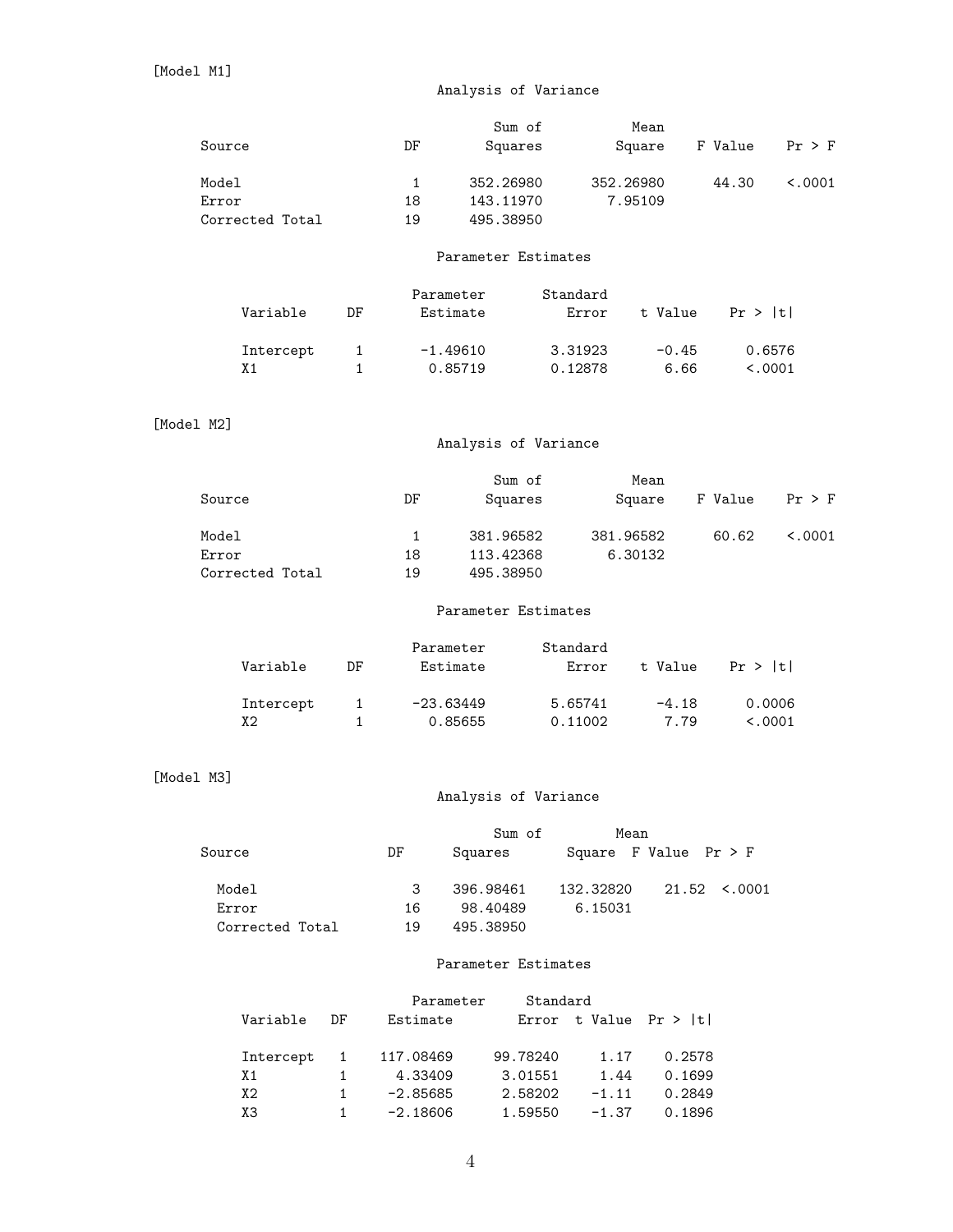3. (20 PTS) Five groups of animals were exposed to a viral solution in varying concentration. Let  $n_i$  be the number of animals,  $y_i$  the number of animals died and  $p_i = y_i/n_i$ the proportion of animals that died in the *i*-th group where  $i = 1, \ldots, 5$ .

| $log_{10}$ (Concentration) $n_i$ $y_i$ |    |              | $p_i$   |
|----------------------------------------|----|--------------|---------|
| -5                                     | 6  |              |         |
| -4                                     | 6. | $\mathbf{1}$ | 0.167   |
| -3                                     | 6. |              | 4 0.667 |
| $-2$                                   | 6. | 6            |         |
|                                        | 6  |              |         |

The goal of this study is to model the probability of death  $\pi$  as a function of log<sub>10</sub>(Concentration).

1) Do you think it is reasonable to regress the  $\pi$ 's on  $\log_{10}(\text{Concentration})$  using ordinary least squares? Discuss in detail (List each of the main assumptions of the linear regression using ordinary least squares, describe how each one may be satisfied or violated by these data, and the implications for inference about the relationship between the dose and response).

Assuming binomial response  $y_i \sim Binomial(n_i, \pi_i)$  where  $\pi_i$  is the probability of death for the *i*-th group, it appears that it is more reasonable to apply a logistic regression,

$$
\log\left(\frac{\pi_i}{1-\pi_i}\right) = \beta_0 + \beta_1 \log_{10}(Concentration)
$$

Relevant portions of the SAS PROC GENMOD output are given below:

Analysis Of Maximum Likelihood Parameter Estimates

|                                   |                        | Standard | Likelihood Ratio 95%                      |         |  |
|-----------------------------------|------------------------|----------|-------------------------------------------|---------|--|
| DF                                | Estimate               | Error    | Confidence Limits                         |         |  |
| 1                                 | 9.5868                 | 3.7067   | 4.2753                                    | 19.4756 |  |
| 1                                 | 2.8792                 | 1.1023   | 1.3097                                    | 5.9274  |  |
| 0                                 | 1.0000                 | 0.0000   | 1,0000                                    | 1.0000  |  |
|                                   |                        |          |                                           |         |  |
|                                   |                        |          |                                           |         |  |
| LR Statistics For Type 3 Analysis |                        |          |                                           |         |  |
|                                   | Parameter<br>Intercept |          | NOTE: The scale parameter was held fixed. |         |  |

|         | $Chi-$ |        |            |  |
|---------|--------|--------|------------|--|
| Source  | DF     | Square | Pr > Chisq |  |
| logconc |        | 27.47  | < 0.0001   |  |

2) Write down the estimated logistic regression model. Is there any convincing evidence supporting a dose-response relationship?

3) Interpret  $\exp(\hat{\beta}_0)$  and  $\exp(\hat{\beta}_1)$  where  $\hat{\beta}_0$  and  $\hat{\beta}_1$  are the estimates of  $\beta_0$  and  $\beta_1$ .

4) What is the estimated log-odds of death,  $\log(\pi/(1-\pi))$  at  $\log_{10}(\text{Concentration})=$ –3? Then find the corresponding estimate for the probability of death.

5) A parameter of interest in dose-response study is  $LD_{50}$ , the dose at which fifty percent of exposed animals would die. Estimate  $LD_{50}$ .